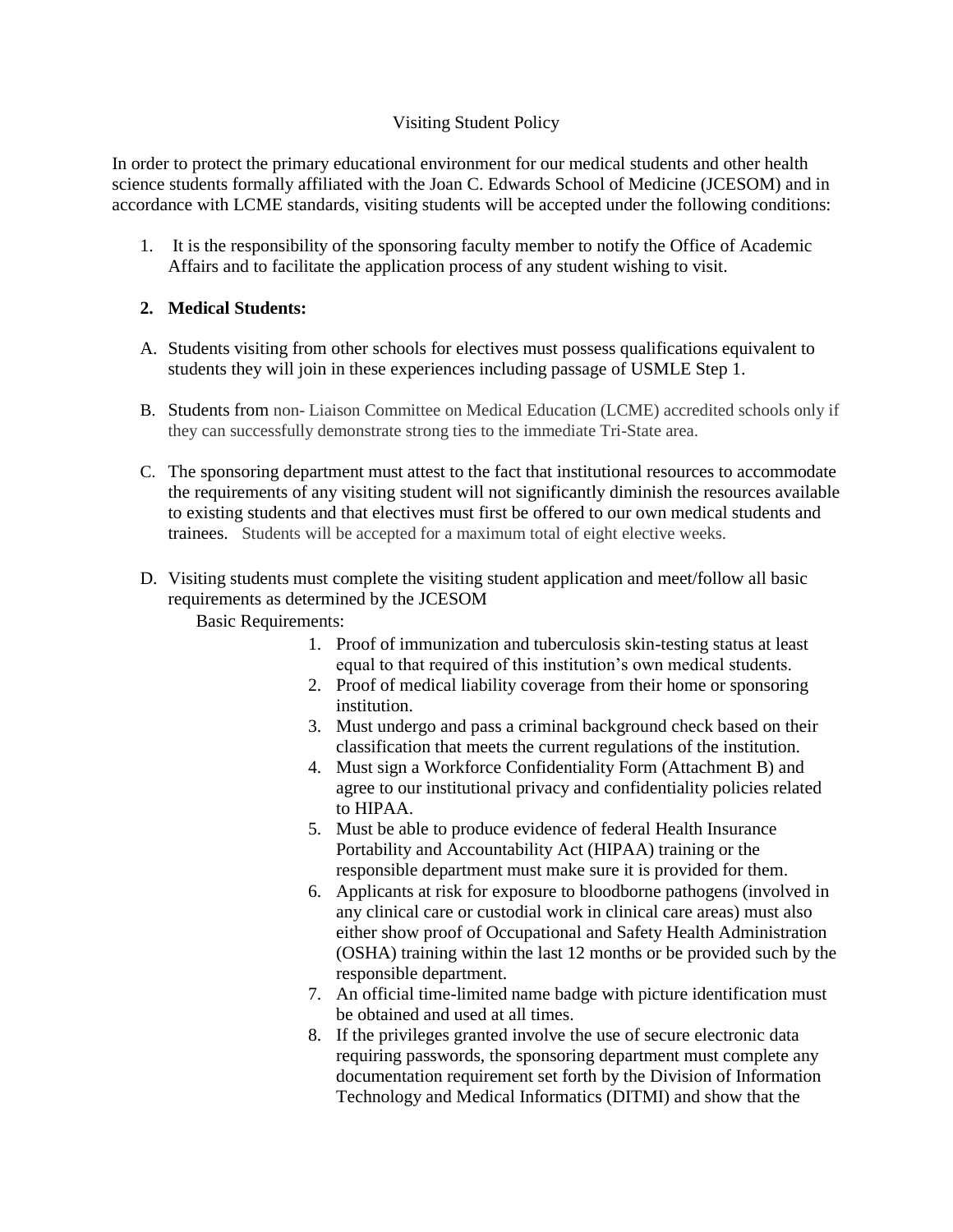passwords are correctly canceled in a timely fashion when the visitor departs.

- 9. Any student who is expected to spend more than one week on campus must be oriented to safety training including but not limited to institutional emergency and fire plans.
- E. Approval of visiting student status is contingent upon verification of credentials by the Office of Academic Affairs.
- F. If approved, the sponsoring department is responsible for obtaining all of the additional training and paperwork required to allow the process to occur and forwarding a copy of all paperwork to the administrative office giving oversight.
- G. The application, approval and oversight of the visiting student role will be handled by the Office of Academic Affairs. Final authority regarding this role will be held by this Academic Dean subject only to appeal to the Dean of the JCESOM.

## **3. Non-Medical Students**

- A. The Dean of the SOM will set the limits on an ongoing basis surrounding which students from what programs and from what institutions can actually apply for and be considered for such opportunities.
- B. The sponsoring department must attest to the fact that institutional resources to accommodate the requirements of any visiting student will not significantly diminish the resources available to existing students and that electives must first be offered to our own medical students and trainees. Students will be accepted for a maximum total of eight elective weeks.
- C. Visiting students of other allied health fields, such as, but not limited to medical assistant, medical records technology, nursing, physicians assistant, physical and occupational therapy, advanced clinical psychology or social work, dentistry, pharmacy, public health, medical technician may apply for visiting student status.
- D. Students who are internal to our university and whose departments have formal arrangements to observe, work or rotate through the SOM will be given first priority for any available slots for learning or observing opportunities.
- E. Students who are under the age of 18 may, in exceptional circumstances, be permitted to apply for visiting student status. The student must be enrolled in a school-based program for career development. The Academic and Clinical Affairs Deans will review all proposals in order to determine if the application will be considered. These students may participate in health care activities only as observers.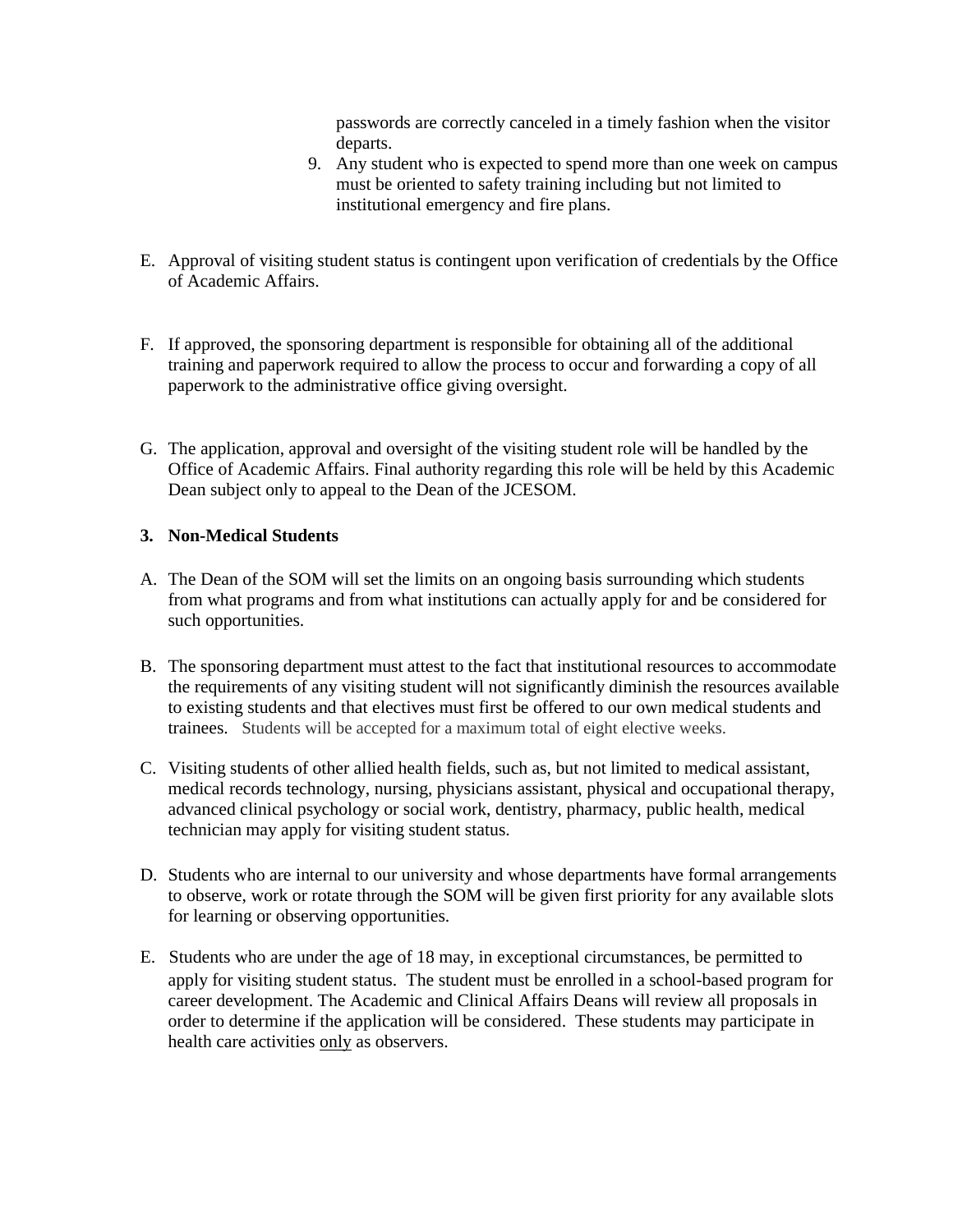F. Visiting students must complete the visiting student application and meet/follow all basic requirements as determined by the JCESOM

Basic Requirements:

- 1. Proof of immunization and tuberculosis skin-testing status at least equal to that required of this institution's own medical students.
- 2. Proof of medical liability coverage from their home or sponsoring institution.
- 3. Visiting students involved in direct patient care activities must undergo and pass a criminal background check based on their classification that meets the current regulations of the institution.
- 4. Must sign a Workforce Confidentiality Form (Attachment B) and agree to our institutional privacy and confidentiality policies related to HIPAA.
- 5. Must be able to produce evidence of federal Health Insurance Portability and Accountability Act (HIPAA) training or the responsible department must make sure it is provided for them.
- 6. Applicants at risk for exposure to bloodborne pathogens (involved in any clinical care or custodial work in clinical care areas) must also either show proof of Occupational and Safety Health Administration (OSHA) training within the last 12 months or be provided such by the responsible department.
- 7. If a visitor is expected to remain within the organizations over 72 hours, an official time-limited name badge with picture identification must be obtained and used. At all times, however, the visitor must be clearly identified with some form of name tag.
- 8. If the privileges granted the visitor involves the use An official timelimited name badge with picture identification must be obtained and used at all times.
- 9. If the privileges granted involve the use of secure electronic data requiring passwords, the sponsoring department must complete any documentation requirement set forth by the Division of Information Technology and Medical Informatics (DITMI) and show that the passwords are correctly canceled in a timely fashion when the visitor departs.
- 10. Any student who is expected to spend more than one week on campus must be oriented to safety training including but not limited to institutional emergency and fire plans by designated departmental personnel.
- G. Approval of visiting student status is contingent upon verification of credentials by the Office of Academic Affairs.